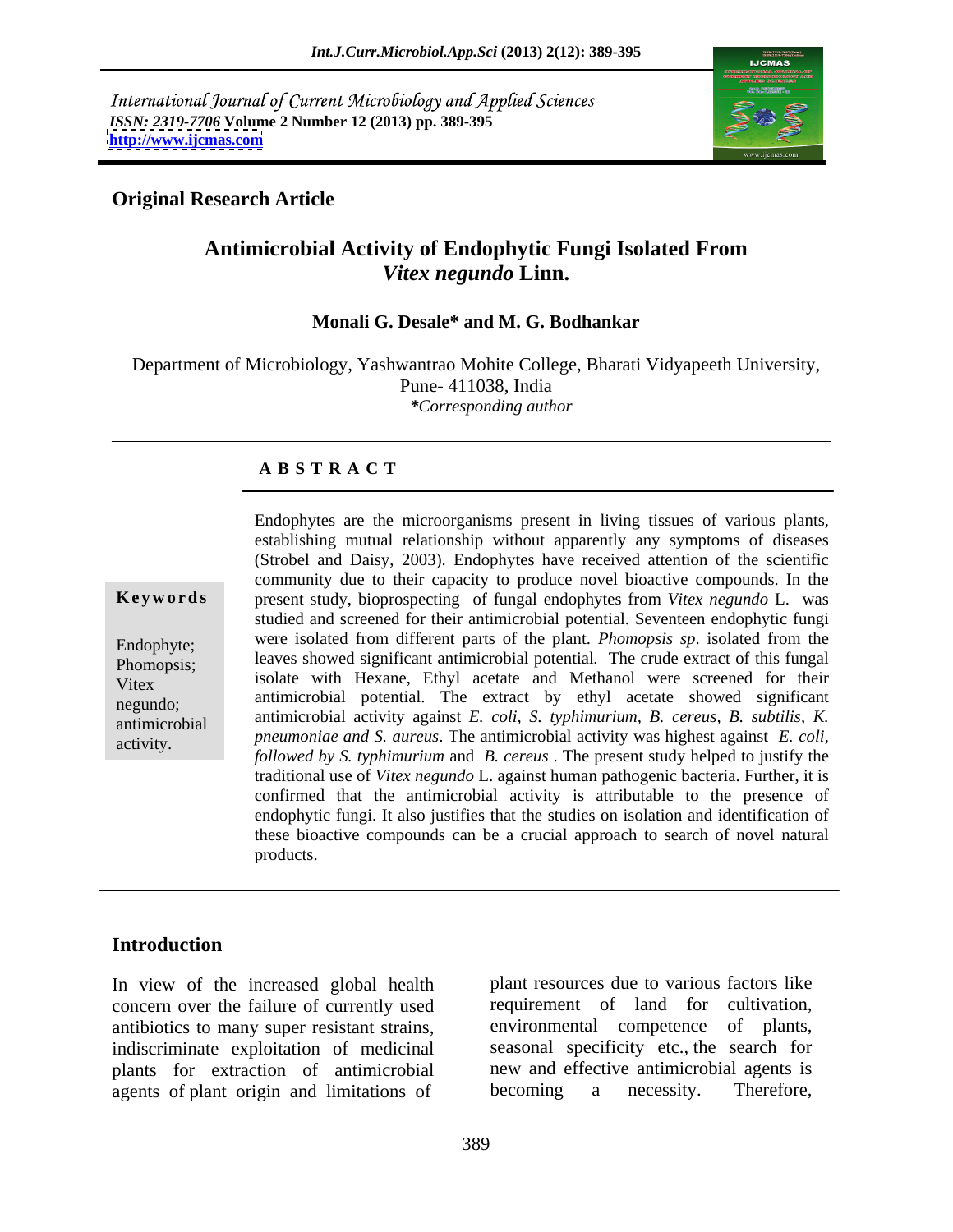worldwide, there is an increased interest in 1980; Jayaweera, 1980; Anonymous., searching novel bioactive compounds 1992). having high effectiveness, low toxicity and negligible environmental impacts. Every part of Vitex negundo L. has to produce novel bioactive compounds bronchitis and cold. Despite the in living tissues of various plants, apparently any symptoms of diseases is found lacking. Identification of (Petrini *et al*, 1991 ; Bacon *et al*, 2000) Some of the endophytes are known to establish a scientific basis for the biologically active products which are of indigenous endophytic fungi from Vitex applications. (Strobel *et al*, 2001; Suthep *et al*, 2004; Strobel, 2002.) Endophytic fungal strains are also found to be potentially useful in the production of **Materials and Methods** pigments, bioactive metabolites, immuno suppressants, anticancer compounds and **Isolation** and **Identification** of bio-control agents (Wang *et al*, 2002; Stinson *et al*, 2003; Gangadevi and

studied, are potential sources for novel  $(3 \text{ to } 5 \text{ min.})$ , and then with 75% ethanol traditional systems of medicine have been using *Vitex negundo* L. for curing various

1992).

Microbes have been an abundant source of medicinal value for various skin diseases. novel chemo-types and pharmacophores Leaves of this plant are useful in from thousands of years. In recent past, rheumatism.(Nadkarni, 1976) It is widely Endophytes have received attention of the used in Chinese herbal medicines. It is scientific community due to their capacity very useful in the treatment of chronic (Aly *et al*, 2010; Strobel, 2003; Schulz *et*  therapeutic potential of medicinal plants in *al*, 2002; Tan and Zou ,2001)Endophytes general and that of *Vitex negundo* L. in are the microorganisms which are present particular as reported, a scientific and establishing mutual relationship without practice with modern system of medicine produce bioactive metabolites with traditional therapeutic uses of Vitex important applications. Endophytes have *negundo.* Hence, the work for the search proved to be the promising sources of for potential antibacterial compounds from interest for specific health care *negundo* was carried out with the view of Every part of *Vitex negundo* L. has bronchitis and cold. Despite the rational approach to the traditional medical is found lacking. Identification of endophytic fungi has potential to establish a scientific basis for the traditional therapeutic uses of *Vitex*  indigenous endophytic fungi from *Vitex*  human health care and drug discovery.

## **Materials and Methods**

## **Isolation and Identification of Endophytic Fungus**

Muthumary, 2007). For fungal isolation, twelve different Subsemington protocols were analyzed and<br>Therefore, various traditionally used<br>the protocol of Petrini et al. (1986) was medicinal plants are being studied world- followed with minor modifications. The wide for their ability to host endophytic leaves of *Vitex negundo* were first rinsed fungi having antimicrobial potential. under running tap water, immersed in However, being recent development, the  $75\%$  ethanol (1 min) followed by NaOCl endophytes although relatively less (1 to 13% depending upon type of tissue) natural products. The practitioners of (30 sec). All the segments were then ailments and conditions due to its sterilized filter paper. The efficiency of substantial therapeutic potential and surface sterilization procedure was widespread occurrence in India. (Perry, ascertained for every segment of tissuesterilization protocols were analyzed and the protocol of Petrini *et al*,(1986) was (3 to 5 min.), and then with 75% ethanol washed three times with sterile distilled water and allowed to surface-dry on surface sterilization procedure was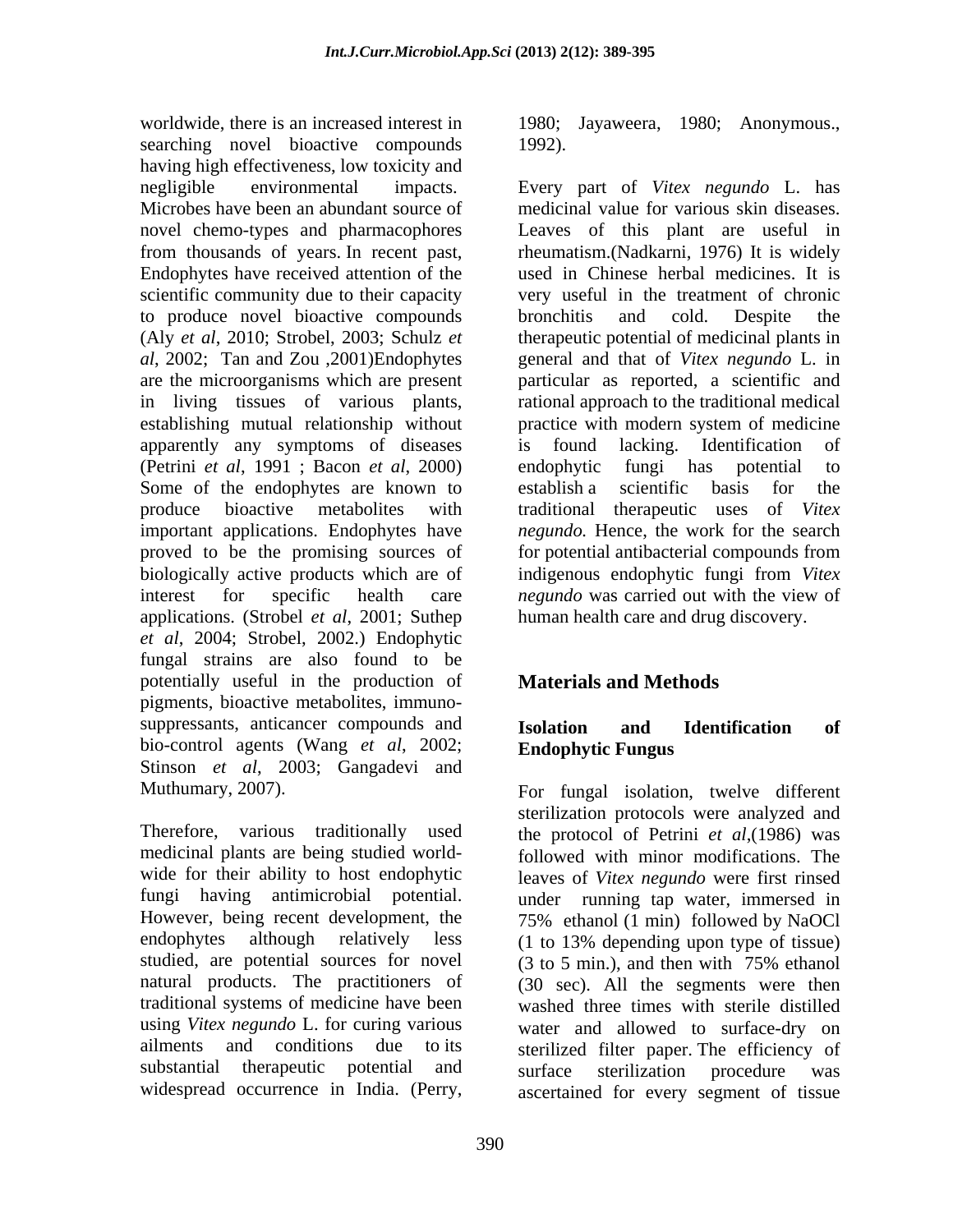following the imprint method described by pathogenic bacteria using agar well Schulz *et al*, (1993). All the segments were placed in Petri dishes containing positive B, subtilis (NCIM No. 2063), S. potato dextrose agar (PDA) medium aureus (NCIM No. 2079), B. cereus supplemented with chloramphenicol  $(50 \t\t (NCIM No. 2155))$  and gram negative E. µg/mL) to inhibit bacterial growth. The *coli* (NCIM No. 2345), *K. pneumoniae*  hypal tips were transferred to fresh PDA (NCIM No. 2706) and S. typhimurium to obtain pure culture. (NCIM No.2501) were grown on nutrient

Sporulating structures were considered as  $\qquad$  activity. 0.5 McFarland standard diagnostic features for the morphological identification of endophytic fungi. Among several endophytic isolates, *Phomopsis* sp*.* showed significant antimicrobial activity against selected microorganisms and

Isolation of secondary metabolites from liquid media was carried out by the method described by Choudhary *et al*,<br>(2004). The culture media and the mycelia **Process Optimization for Production of** were separated from each other by **Active Metabolites** filtration. The mycelia were soaked in methanol and the methanolic extract was For process optimization, different collected after 7 to 10 days of soaking. parameters like temperature, pH, Organic solvents, hexane and ethyl acetate incubation period were optimized with were used to extract the filter. The filtrate respect to fungal biomass and crude was extracted three times with equal metabolite production in shake culture volume of Hexane, Ethyl acetate. Each condition. The mycelial mats were filtered solvent was subjected to liquid - liquid and dried at  $50^0$ C until constant weight extraction for 3 to 4 times. Solid residues was obtained. The final fungal biomass were obtained by evaporating organic was recorded in mg/100mL. Temperature extracts under reduced pressure.  $(25^{\circ}C, 27^{\circ}C, 30^{\circ}C), \text{ pH } (3,5,7)$  and

Antibacterial activity of metabolites metabolite production was observed. isolated from endophytic fungi was screened against pathogenic and non

diffusion method. Six bacteria, gram positive *B. subtilis* (NCIM No. 2063), *S. aureus* (NCIM No. 2079 ) , *B. cereus* (NCIM No. 2155) and gram negative *E.*  (NCIM No. 2706) and *S. typhimurium* (NCIM No.2501) were grown on nutrient agar media and used for antimicrobial activity. 0.5 McFarland standard suspension was used for this assay.

## **Antimicrobial Activity**

hence was selected for further study. The by agar well diffusion technique. The fungus was induced to sporulate by respective wells were poured with inoculating in potato carrot agar medium 30µL/mL (1mg/mL Concentration) of the and identified by morphological as well as sample. In other wells, supplements of by ITS rDNA sequence analysis. DMSO and reference antimicrobial drug **Isolation of Secondary Metabolites**  experiment was carried out in triplicate. The antimicrobial activity was carried out (Cloramphenicol) were used as negative and positive controls, respectively. The The plates were incubated at 37ºC for overnight and results were recorded as zone of inhibition in mm.

## **Process Optimization for Production of Active Metabolites**

**Test Microorganisms**  studied by inoculating the fungus in potato For process optimization, different parameters like temperature, pH,  ${}^{0}C$  until constant weight  ${}^{0}C$ ), pH (3,5,7) and incubation period (15 and 21 day) were dextrose agar and the effect on crude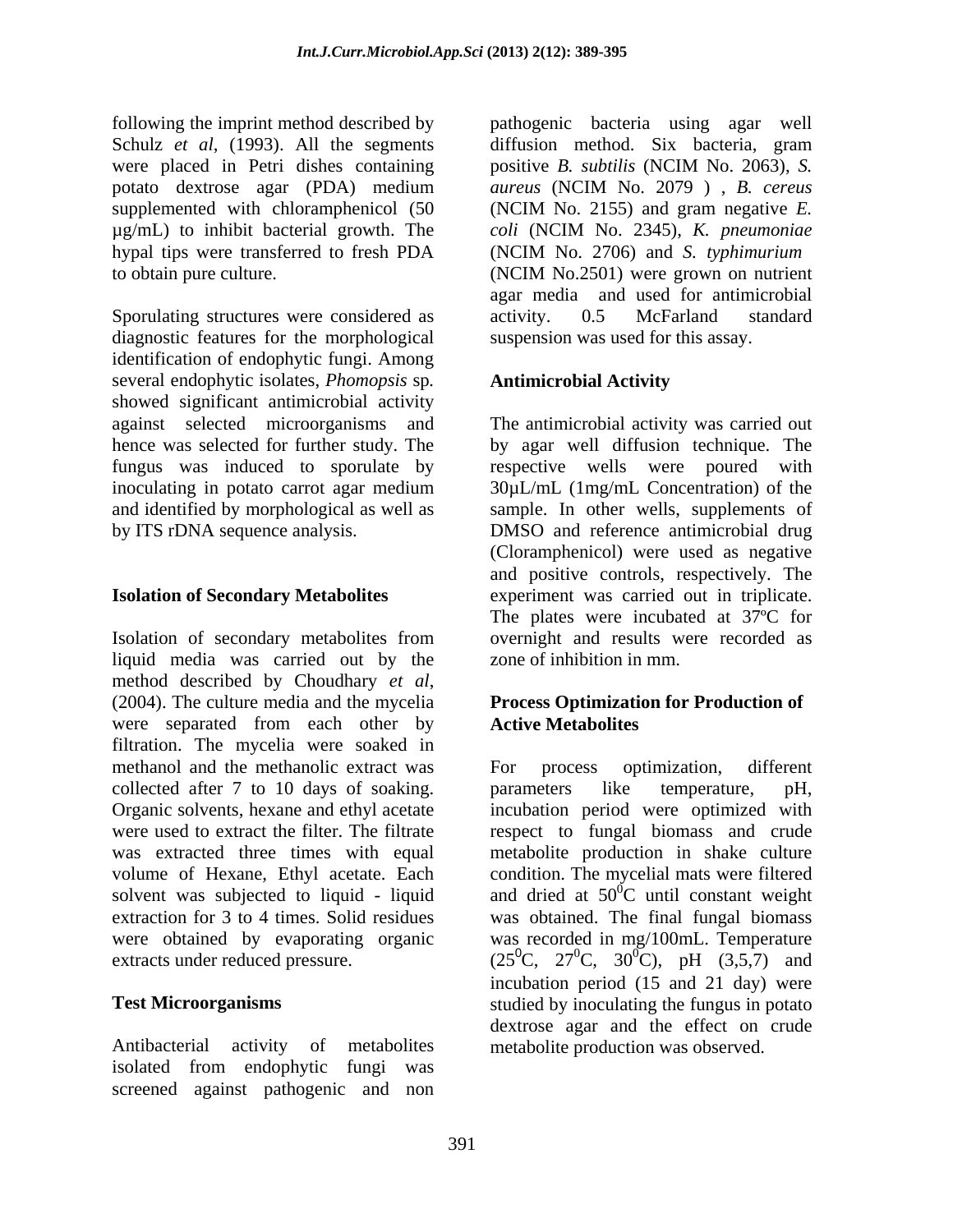Fungal genomic DNA was isolated using NCBI server gene O-spin Microbial DNA isolation kit (GeneOmbio technologies, Pune, India). The ITS1, ITS2 and inverting 5.8S coding Results and Discussion rDNA were amplified using Universal ITS rDNA typing primers ITS1 and ITS4 in Total of 150 segments from *Vitex negundo* standard PCR reaction. After L. were processed to investigate the amplification, products were purified by presence of endophytic fungi. A total of using a gene0-spin PCR product 17 endophytic fungi were isolated from all purification kit and were directly the segments of different parts of *Vitex*  sequenced using an ABI PRISM Big Dye *negundo* L. as summarised in Table 1. **Isolation of genomic DNA, PCR** USA). The sequences were analysed using<br>
amplification and sequencing<br>
Elementic Schware. BLAST<br>
Fungal genomic DNA was isolated using<br>
NGBI server (http://www.ncbi.nlm.<br>
(GeneOmbio technolo

**Isolation of genomic DNA, PCR** USA). The sequences were analysed using **amplification and sequencing** sequencing analysis 5.2 software. BLAST analysis was performed at BlastN site at  $(http://www.ncbi.nlm.nih.gov.$  $(http://www.ncbi.nlm.nih.gov.$ nih.gov/BLAST).

## **Results and Discussion**

*negundo* L. as summarised in Table 1.

**Table.1** Endophytic Fungi Isolated from Different Parts of *Vitex negundo* L.*.*

| <b>Site of Isolation</b> | <b>Number of samples</b> | Number of<br><b>Fungi Isolated</b> |
|--------------------------|--------------------------|------------------------------------|
| Leaves                   |                          |                                    |
| Stems                    |                          |                                    |
| Roots                    |                          |                                    |
| Total number of isolates | 150                      |                                    |

| <b>Source</b> | <b>Identification Remark</b>                   |
|---------------|------------------------------------------------|
|               | Colletotrichum gloeosporioides Penz.           |
|               | <i>Phomopsis archeri B. sutton</i>             |
| Leaf          | Aspergillus flavus gr.                         |
|               | Nigrospora sphaerica(Sacc.)Mason               |
|               | Nonsporulating dematiaceous form               |
|               | Colletotrichum gloeosporioides Penz.           |
|               | Phomopsis sp. aff. P. archeri B. sutton        |
|               | Colletotrichum gloeosporioides Penz.           |
|               | Nonsporulating dematiaceous form               |
| Stem          | Alternaria raphani JW Groves & skolko          |
|               | Penicillum sp.                                 |
|               | Mucor hiemalis Wehmer                          |
|               | Nonsporulating dematiaceous form               |
|               | Monodictys paradoxa (Corda) Hughes             |
| Root          | Nonsporulating dematiaceous form               |
|               | Mucor hiemalis Wehmer                          |
|               | Nigrospora state of Khuskia oryzae H.J. Hudson |

**Table.2** Endophytic Fungi Isolated from Different Parts of *Vitex negundo* L.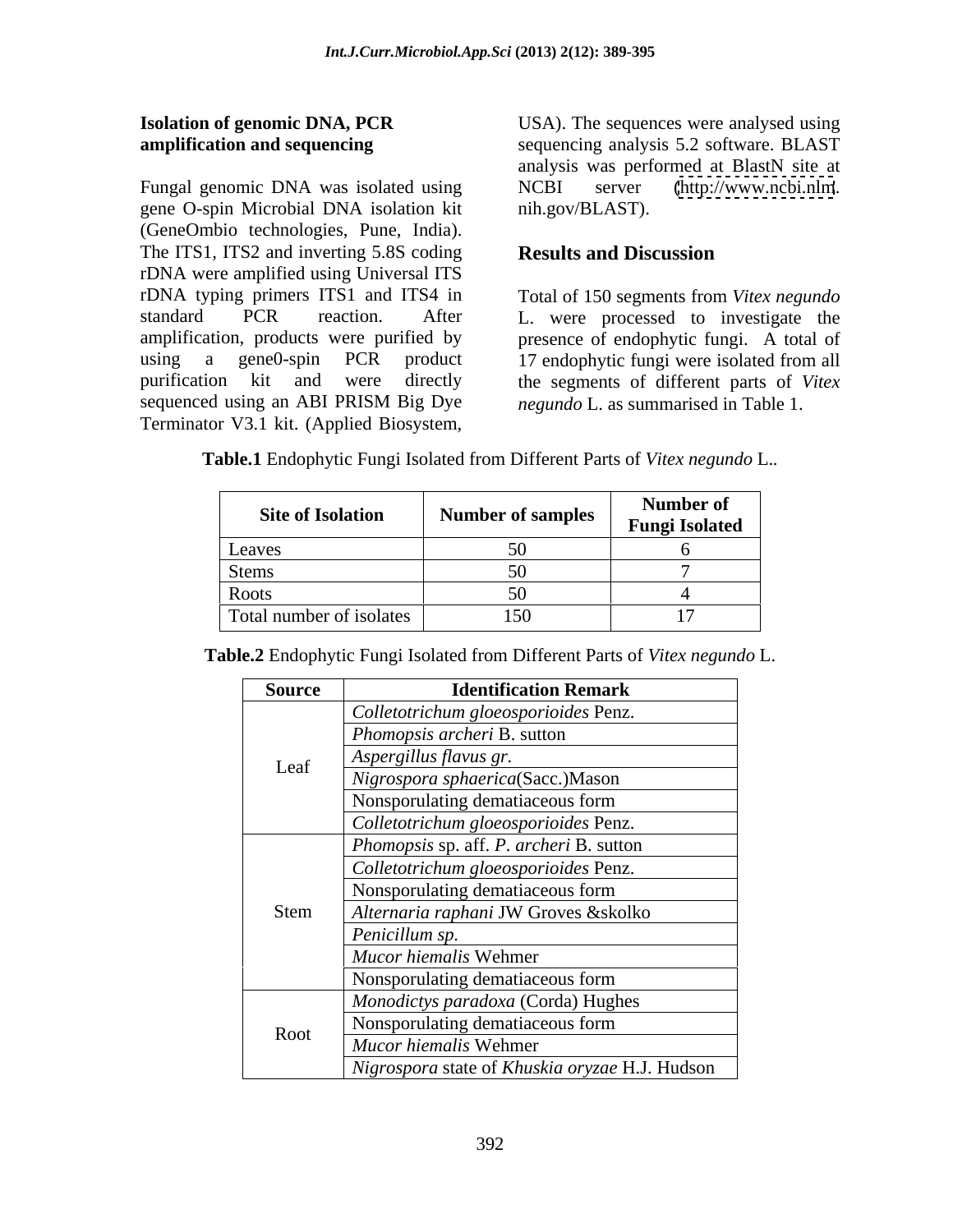|                                          | <b>Extracts (DMSO –ve control)</b> |              |                |                          |
|------------------------------------------|------------------------------------|--------------|----------------|--------------------------|
| <b>S.No</b>   Name of Organisms          | <b>Hexane</b>                      | <b>Ethyl</b> | <b>Metha</b>   | Cloramphenicol           |
|                                          |                                    | acetate      | nol            | (+ve control)            |
| $E.$ <i>coli</i> (NCIM No.2345)          | 16                                 |              | ⊥ ∠            | $\overline{\phantom{0}}$ |
| $\vert$ S. typhimurium (NCIM No.2501)    | 13                                 |              | $\perp$        |                          |
| $\mid$ <i>B. cereus</i> (NCIM No.2155)   | 10                                 |              | 10             |                          |
| <i>S. aureus</i> (NCIM No.2079)          | 12                                 | 18           |                |                          |
| $K$ . pneumoniae (NCIM No.2706)          |                                    | 1V.          | $\overline{ }$ | 18                       |
| $\mid$ <i>B. subtilis</i> (NCIM No.2063) | 10                                 |              |                | 44                       |

**Table.3** Antibacterial Activity of Various Extracts of Phomopsis sp. Zone of Inhibition (Diameter In mm) (300µg/well)

Among all endophytic fungi, 13 exhibited ethyl acetate showed significant prominent antibacterial activity whereas 4 antimicrobial activity against *E.coli*, *S.* did not exhibit any antibacterial activity. typhimurium, B. cereus, B. subtilis, K. Among the species showing antibacterial *pneumoniae* and *S. aureus*. The inhibitory activity was identified as  $E$ . *Phomopsis* sp. by molecular analysis. The typhimurium (22mm), and B. cereus

Among the endophytic flora, The crude extract of these fungal isolates *Colletotrichum* was found to be the most with Hexane, Ethyl acetate and Methanol prominent genus. were screened for their antimicrobial properties, the fungus showing the highest antimicrobial activity was highest against least antibacterial activity was shown by (16mm). The hexane and methanol species *Aspergillus.* extracts showed moderate activity against potential. The extract of phomopsis by ethyl acetate showed significant antimicrobial activity against *E.coli, S.typhimurium, B. cereus, B. subtilis, K. pneumoniae* and *S. aureus*. The *E. coli* (24mm), followed by *S. typhimurium* (22mm), and *B. cereus* all the pathogenic organisms.

**Figure.1** Antimicrobial activity of *Phomopsis* against bacterial pathogens

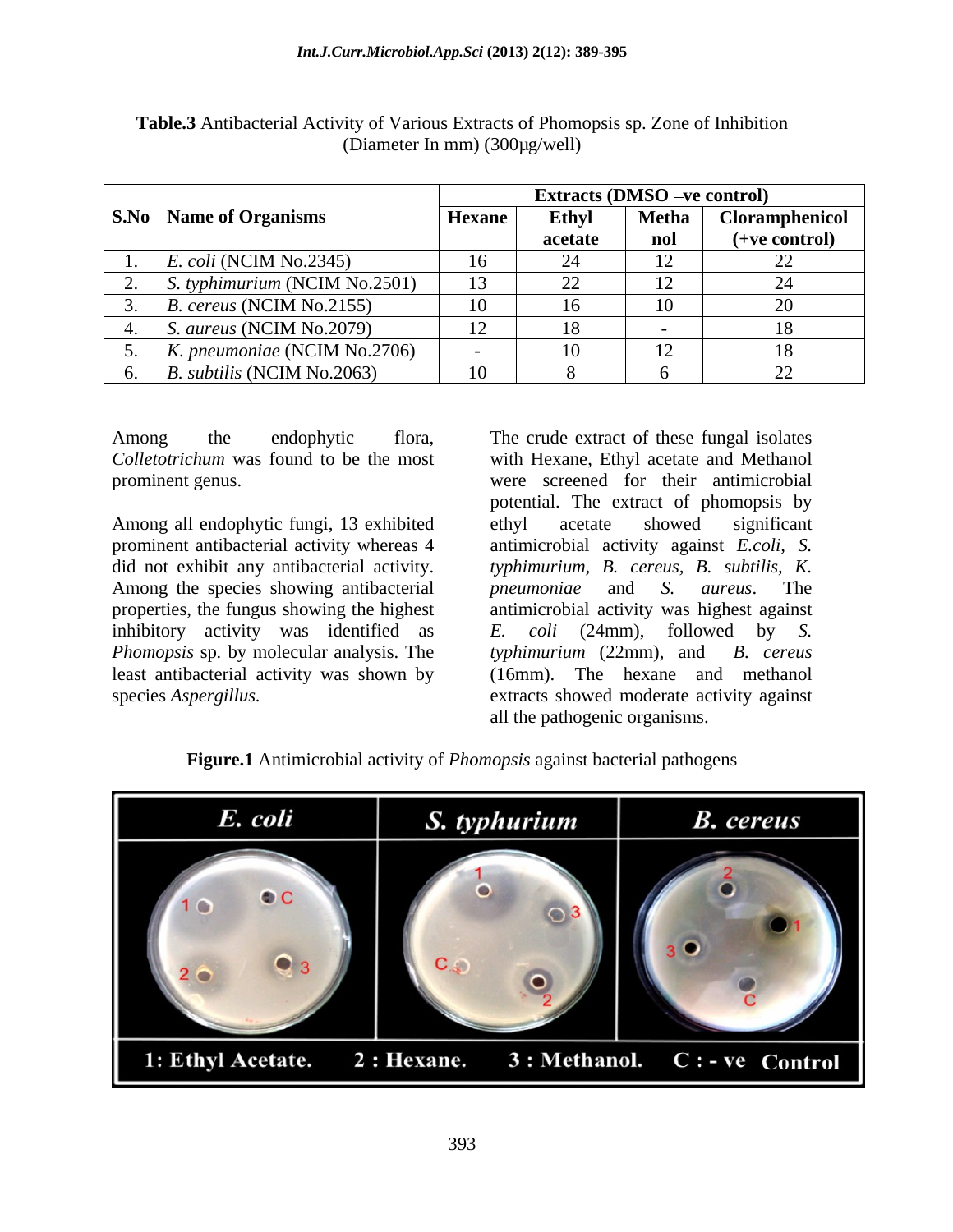

**Figure.2** Effect of pH, Incubation Time and Temperature on growth and production of crude metabolite (extract) by *phomopsis* sp. in PD broth

The growth of fungal isolate was studied be a crucial approach to search of novel on potato dextrose broth aerobically at stationary phase. The isolated fungus was estimated for biomass and crude **Acknowledgement** metabolite at different pH and temperature on  $15<sup>th</sup>$  and  $21<sup>st</sup>$  day. Maximum growth The authors are thankful to Agharkar was recorded at  $27^{\circ}$ C at pH 5 on  $21^{\text{st}}$  day

# **Conclusion**

The medicinal plant *Vitex negundo* harbors diverse species of endophytic fungi (Banerjee *et al.*, 2006). The stem of *Vitex negundo* L. harbor largest number of endophytic fungi as compared to roots and leaves. *Colletotrichum sp.* is the most prominent genus among the mycoflora. 1-16. Some of the isolates of endophytic fungi exhibited significant inhibitory activity on selected test organisms. *Phomopsis sp.* exhibited the most significant inhibitory activity against all the test human Physiological adaptations in the pathogens. Further studies on isolation of evolution of endophytism in Clavici these antimicrobial compounds and pitaceae. In: Microbial Endophytes. identification of bioactive compounds can

natural products.

# **Acknowledgement**

and  $21<sup>st</sup>$  day. Maximum growth The authors are thankful to Agharkar <sup>st</sup> day. Maximum growth The authors are thankful to Agharkar  ${}^{0}C$  at pH 5 on 21<sup>st</sup> day Research Institute. Pune and GeneOmbio st day Research Institute, Pune and GeneOmbio of incubation. Technologies Pvt. Ltd. Pune for services related to identification of fungi.

## **References**

- . Aly, A.H., Debbab,A., Kjer, J., and Proksch, P., 2010, Fungal endophytes from higher plants: a prolific source of phytochemicals and other bioactive natural products. Fungal Diversity, 41,: 1-16.
	- Anonymous.,1992, Dictionary of Indian Medicinal Plants, Central Institute of Medicinal and Aromatic Plant, India.
	- Bacon, C.W., and White, J.F., 2000, Physiological adaptations in the evolution of endophytism in Clavici Marcel Dekker, New York, pp,237 - 262.